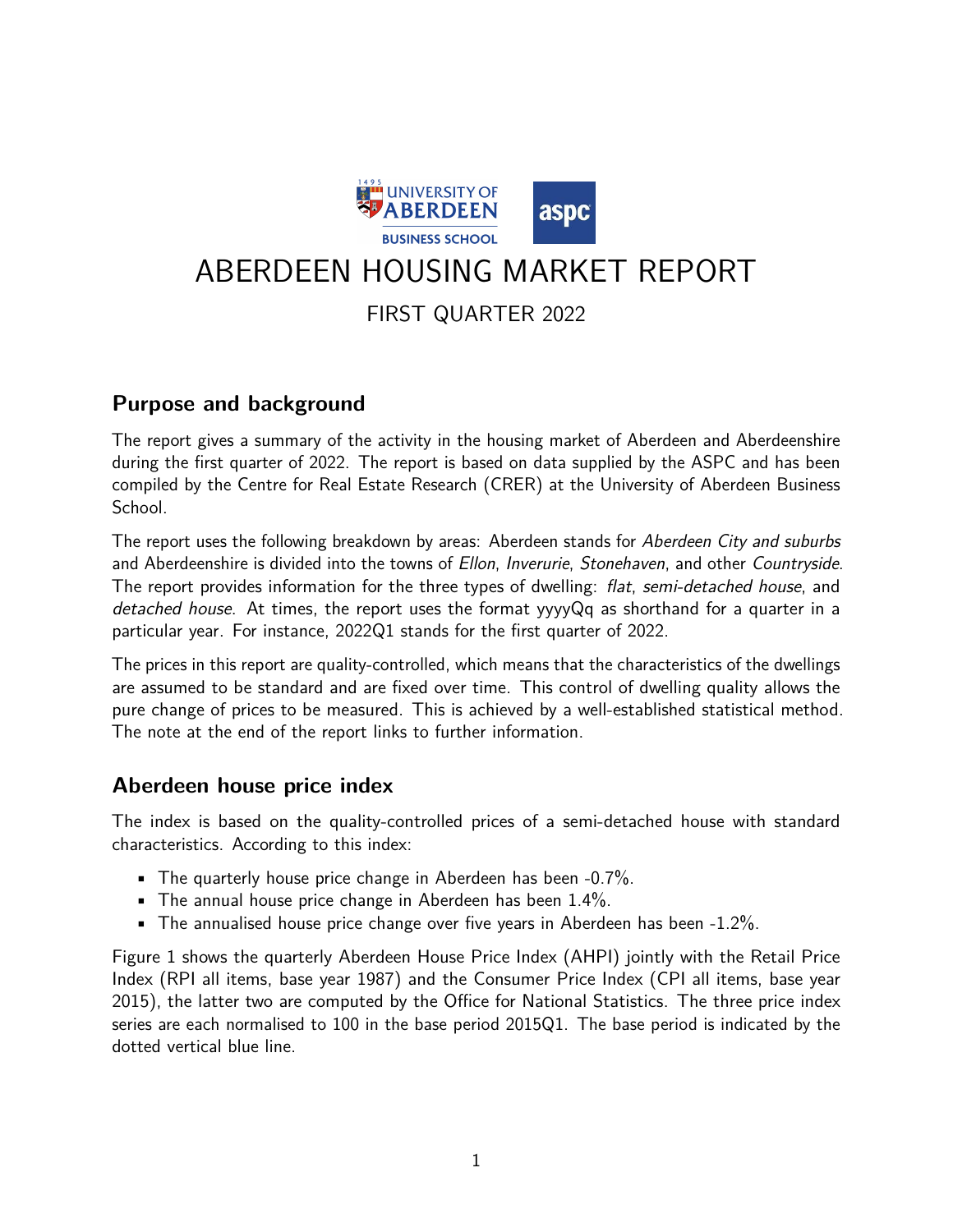

## **Change in prices**

Table 1 collects the information on the change of house prices in Aberdeen and Aberdeenshire. The figures in the row Quarterly measure the house price change from the previous quarter 2021Q4 to the current quarter 2022Q1. The figures in the row Yearly measure the house price change from the same quarter a year ago 2021Q1 to the current quarter 2022Q1. The figures in the row Five-yearly measure the annualised house price change from the same quarter five years ago 2017Q1 to the current quarter 2022Q1. The last two columns of Table 1 give the change of the RPI and the CPI for the UK.

Table 1: Change of prices in percent. Five-yearly change is annualised.

|             | Aberdeen |             |        |        | Ellon Inverurie Stonehaven Countryside RPI CPI |                 |     |
|-------------|----------|-------------|--------|--------|------------------------------------------------|-----------------|-----|
| Quarterly   | $-0.7$   | 2.8         | 0.1    | $-3.3$ |                                                | $0.8$ 1.8 1.3   |     |
| Yearly      | 14       | 1 Q         | 1.0    | $-3.9$ | 24                                             | 8.4 6.1         |     |
| Five-yearly |          | $-1.2 -1.1$ | $-1.3$ | $-21$  |                                                | $1.7 \quad 3.7$ | 2.6 |

#### **Level of prices**

Table 2 shows the imputed quality-contolled prices for the current and the previous quarter for the three dwelling types and the areas covered by the report.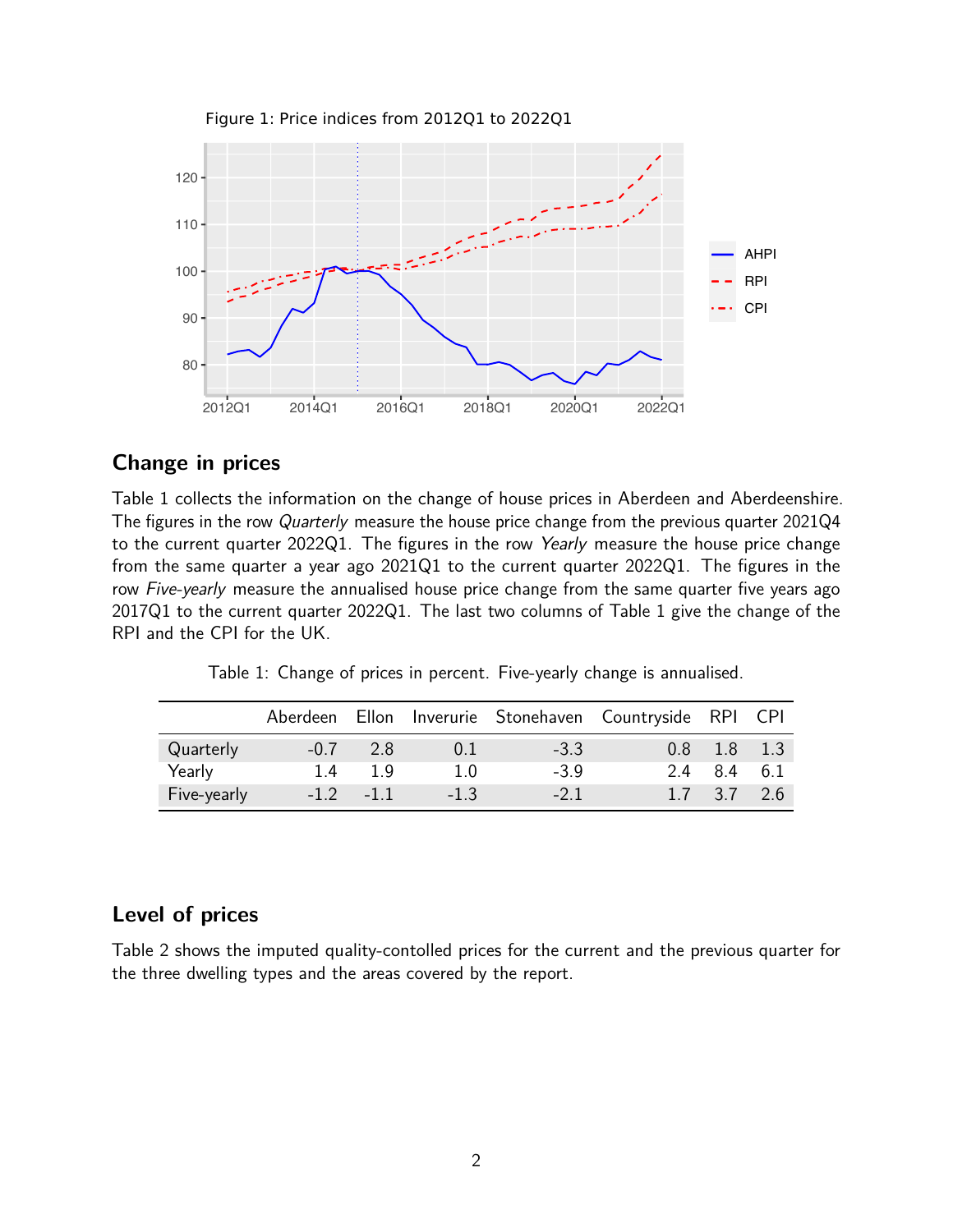|               | Date   | Aberdeen | Ellon   | Inverurie | Stonehaven | Countryside |
|---------------|--------|----------|---------|-----------|------------|-------------|
| Flats         | 2022Q1 | 126,576  | 114,859 | 123,591   | 133,564    | 117,815     |
|               | 2021Q4 | 127,889  | 113,853 | 127,888   | 136,845    | 116,754     |
| Semi-detached | 2022Q1 | 187,863  | 158,492 | 182,914   | 180,771    | 178,013     |
|               | 2021Q4 | 189,253  | 154,132 | 182,722   | 186,911    | 176,586     |
| Detached      | 2022Q1 | 320,026  | 268,633 | 298,115   | 302,066    | 319,877     |
|               | 2021Q4 | 317,653  | 266,902 | 299,404   | 308,763    | 318,031     |

Table 2: Prices by house type

#### **Number of transactions and listings**

Figure 2: Number of transactions from 2017Q1 to 2022Q1



Figure 2 shows the number of residential transactions per quarter for the three dwelling types in Aberdeen and Aberdeenshire over the recent five-year period from 2017Q1 to 2022Q1.

In the first quarter of 2022, 1,212 residential dwellings were transacted, a change of -18.3% compared to the previous quarter 2021Q4 and a change of -5.5% compared to the same quarter a year ago 2021Q1. The transactions by dwelling type were:

- $\bullet$  400 flats, a change of -13.4% compared to the previous quarter 2021Q4 and of 15.3% compared to the same quarter a year ago 2021Q1.
- $\bullet$  471 semi-detached houses, a change of -20.6% compared to the previous quarter 2021Q4 and of -2.7% compared to the same quarter a year ago 2021Q1.
- 341 detached houses, a change of -20.3% compared to the previous quarter 2021Q4 and of -24.4% compared to the same quarter a year ago 2021Q1.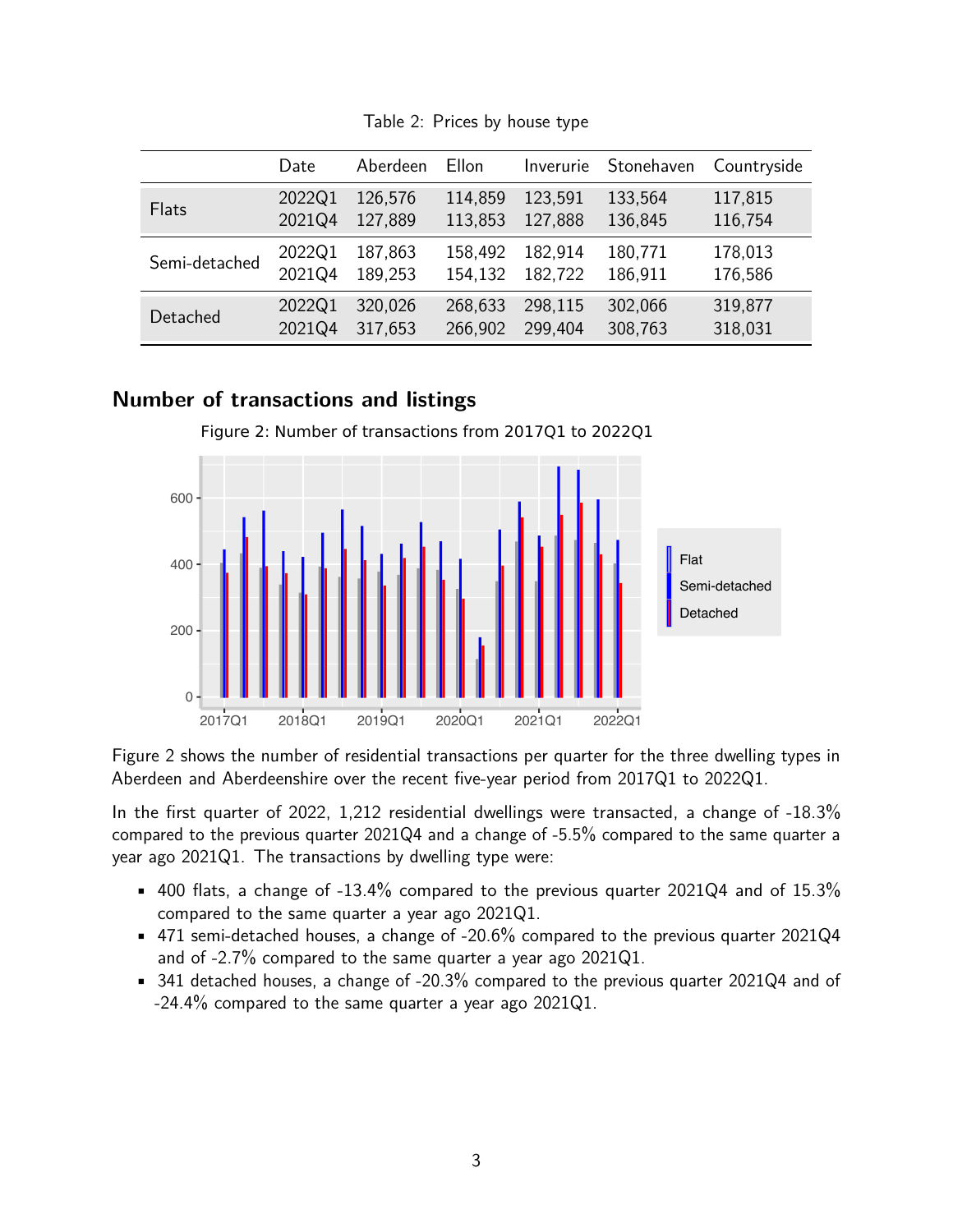

Figure 3: Activity and mark-up from 2017Q1 to 2022Q1

Figure 3 indicates the relative transaction and listing activity on the ASPC platform. Activity measures for each quarter the transactions as a share of all dwellings that were listed for sale on the ASPC platform. The share in the first quarter of 2022 is 24.97%. The share was 28.46% in the previous quarter 2021Q4 and 17.34% in the same quarter a year ago 2021Q1.

The mark-up in Figure 3 is the quality-controlled ratio of sale to ask price for properties. A mark-up of more than 1 means that properties sold for more than the ask price. A mark-up less than 1 shows that properties sold for less than the ask price. The mark-up ratio is 1.00 for the first quarter of 2022.

# **Comment by John MacRae**

The report released by the Centre for Real Estate Research at the University of Aberdeen Business School, for the first quarter of the year backs up anecdotal evidence that the market in our area is gathering momentum.

The main point of the report – the house price index – shows a small decrease, quarter to quarter, a modest increase, annually, and a diminishing level of decrease over 5 years. This last index is interesting, because it has been a negative figure for some years but in recent years has been diminishing – indicating that prices are slowly heading back to where they once were. In effect, losses are slowly being recovered.

For us at ASPC, however, situated as we are at the very start of the process of selling and buying property, things are picking up.

In our area, properties are, on average, selling for the asking price. (Figure 3 in the Report shows this.)

In some areas we are beginning to see demand greater than supply. We are seeing growing numbers of closing dates and more properties are selling in a competitive environment.

Flats are still a more problematical situation. We are seeing an increase in the number of flats selling, but the number of flats in stock does mean it will take time for the increase in activity to